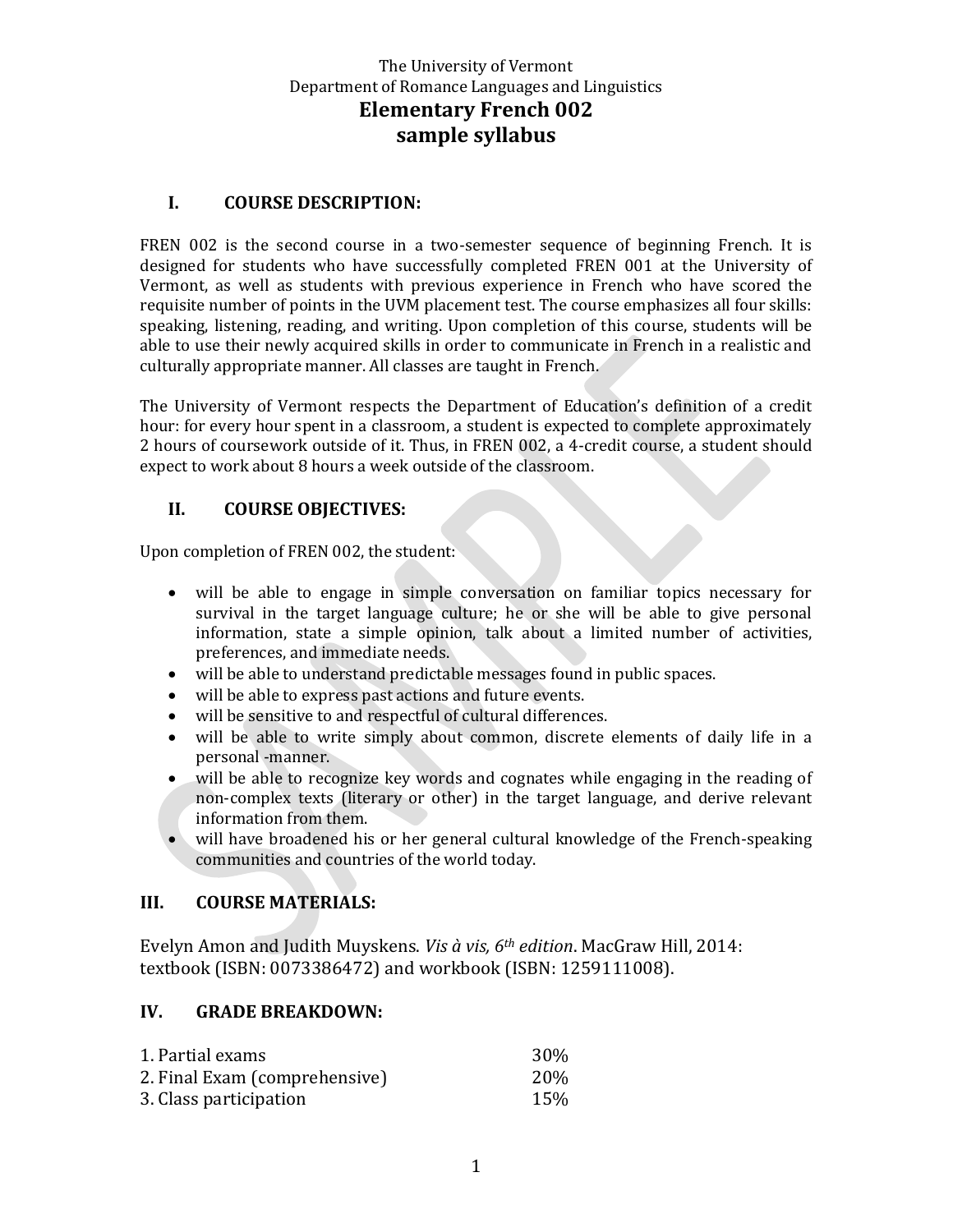| 4. Homework                                       | 10%   |
|---------------------------------------------------|-------|
| 5. Quizzes (number open)                          | 10%   |
| 6. Oral exam (open)                               | 10\%  |
| 7. Compositions, journals, special projects, etc. | 5%    |
|                                                   | 100\% |

*This is just an example of a grade breakdown. Instructors may tailor the grade breakdown to their own courses and are not limited to these classifications or percentages.*

## 1. Partial exams (30%)

The scheduled partial exams in this class will be given on the following dates: There will be no make-up exams in this class without an official excuse.

*Official excuses may consist of: religious holidays (during the first 2 weeks of classes, you should submit a letter to your instructor with the dates and reasons for your absences); UVM-sponsored events (during the first 2 weeks of classes, you should submit a letter to your instructor, on UVM letterhead and signed by your supervisor or coach, with the dates and reasons for your absences); Dean's excuse (contact your Dean's Office if you have a serious reason to miss classes or tests and they will email your instructor).*

#### 2. Final Exam (20%)

The final exam for this class is comprehensive. No make-ups will be given without an official excuse.

3. Class participation, absences, and late arrivals (15%)

Participation: In the FREN 002 classroom, active and constructive class participation is a requirement. Speaking a foreign language with proficiency is an acquired skill that entails consistent practice and self-discipline. In this class, active participation includes volunteering answers, answering questions accurately, staying on task in pair and group work, and respecting the classroom environment rules.

Absences: More than four (4) unexcused absences (i.e., absences for which you do not have an official excuse) will lower your final grade. Unexcused absences may include light illness, faulty alarm clocks, and delayed flights.

Late arrivals: Three (3) late arrivals equal one absence in this course.

## 4. Homework (10%)

You must respect your instructor's homework guidelines. Please use high-quality dictionaries, avoid automatic translators, and carefully review your work. Late homework will not be accepted.

#### 5. Quizzes (10%)

The missed quiz policy for this section of FREN 002 is the following: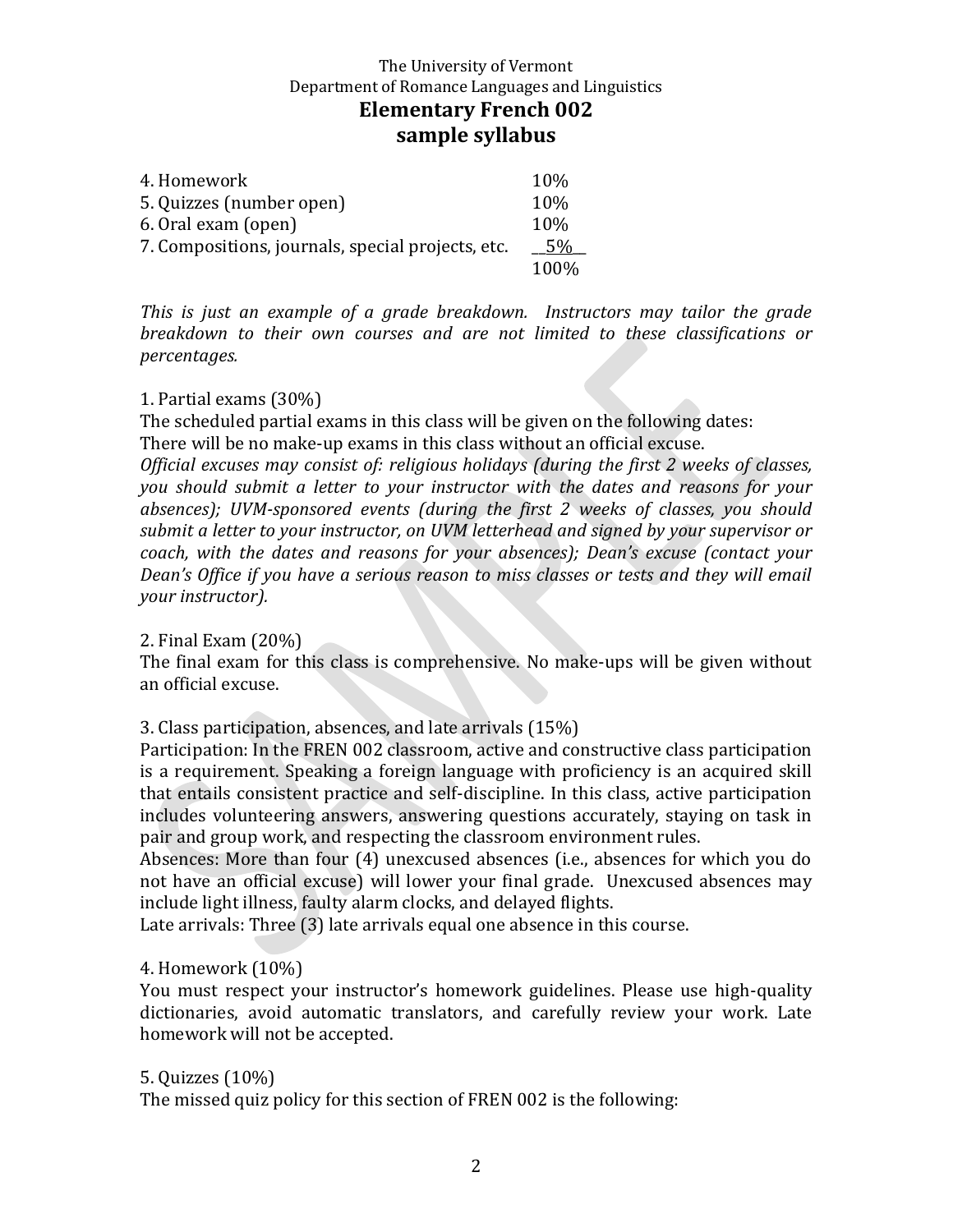6. Oral exam (10%)

Oral exams are designed to evaluate speaking and listening skills; please refer to the course schedule for the oral exam dates. No make-ups will be given without an official excuse.

7. Compositions, projects, journals, etc. (= other homework, 5%)

Grading scale used in all Romance Languages and Linguistics courses at UVM:

| $97\% - 100\%$ | =        | $A+$ |
|----------------|----------|------|
| $94\% - 96\%$  | $\equiv$ | A    |
| $90\% - 93\%$  | Ξ        | А-   |
| 87% – 89%      | =        | B+   |
| $84\% - 86\%$  | =        | B.   |
| $80\% - 83\%$  | Ξ        | B-   |
| $77\% - 79\%$  | $\equiv$ | C+   |
| $74\% - 76\%$  | $\equiv$ | C.   |
| $70\% - 73\%$  | =        | C-   |
| 67% –69%       | =        | D+   |
| $64\% - 66\%$  | =        | D    |
| $60\% - 63\%$  | =        | D-   |
| $0\% - 59\%$   | $=$      | F.   |

# **V. VARIA**

1. Academic integrity: It is plagiarism to present another's ideas or words as your own. In a foreign language classroom, this includes computer-based translations. If you have questions when preparing a composition or other graded assignment, please ask your instructor. Do not have someone else correct your writing for you before turning it in for a grade. Plagiarism is a serious academic offense, and can result in a failing grade or worse.

[\(http://www.uvm.edu/sconduct/?Page=ah.html&SM=menu-programs.html\)](http://www.uvm.edu/sconduct/?Page=ah.html&SM=menu-programs.html)

2. Student learning accommodations: In keeping with University policy, any student with a documented disability interested in utilizing accommodations should contact ACCESS, the office of Student Accessibility Services on campus [\(www.uvm.edu/access\)](http://www.uvm.edu/access).

3. Religious Holidays: Students have the right to practice the religion of their choice. If you need to miss class to observe a religious holiday, please submit the dates of your absence to your instructor in writing by the end of the second full week of classes. You will be permitted to make up work within a mutually agreed-upon time.